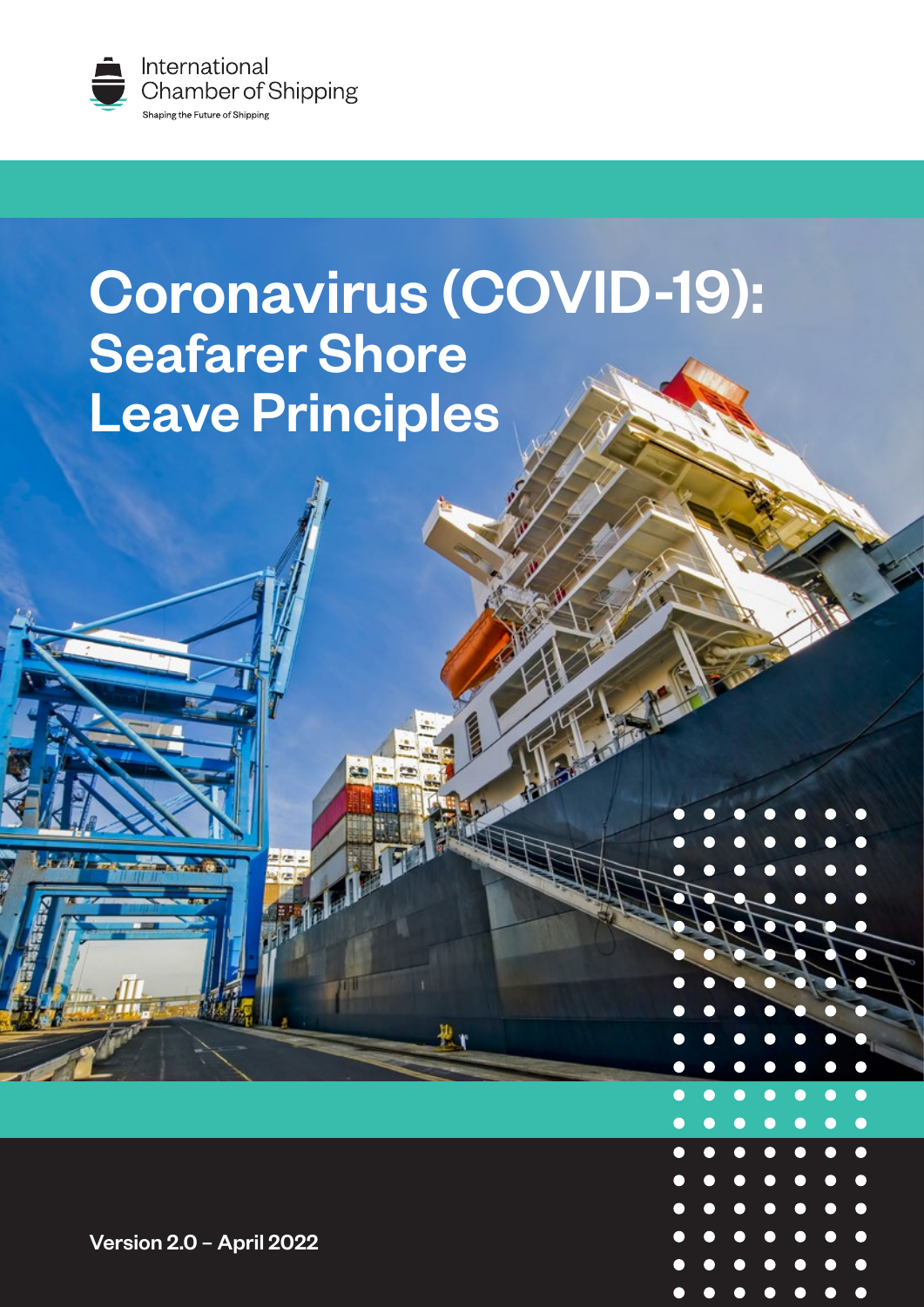This document sets out principles for providing shore leave during the coronavirus (COVID-19) pandemic. It supersedes and replaces the joint industry guidance *Coronavirus (COVID-19): Seafarer Shore Leave Principles*. It also contains information on the international maritime obligations surrounding the provision of shore leave by state authorities and shipowners, and for seafarers.

# 1 The International Labour Organization Maritime Labour Convention, 2006 (MLC, 2006)

The MLC, 2006 identifies measures required to assist in the provision of shore leave.

Regulation 2.4 states that seafarers must have adequate leave and be granted shore leave to benefit their health and well-being in line with the operational requirements of their positions.

Regulation 4.4 states that shore-based welfare facilities, where they exist, must be easily accessible to seafarers, and that port States must promote the development of welfare facilities.

## 2 Importance of shore leave for seafarers

Shipowners recognise the importance of shore leave to seafarers. Shore leave can help to mitigate fatigue and reduce stress from long voyages and a long time away from home. Providing access to shore leave can, however, be challenging. It can be influenced by many factors, including a ship's schedule, the time spent on a port call, conditions in certain ports and availability of port facilities for seafarers to gain the optimum benefit from shore leave. Lack of shore leave has far-reaching consequences. Not going ashore, or not accessing normal social respite and changes of scenery, can seriously impact seafarers' mental health. In addition, it is clear that governmental restrictions imposed to reduce risk of potential infection has had severe consequences on the ability of seafarers to take shore leave when in port.

# 3 The impact of COVID-19

During the COVID-19 pandemic, additional public health factors have made shore leave provision more difficult. The primary reason is to protect the health of the crew and ensure the safe operation of the ship. High local COVID-19 case rates in port areas pose significant risks to ships that are otherwise COVID-19 free and which may be at sea for a lengthy period and far from medical assistance after a port call.

COVID-19 has intensified problems seafarers face in taking shore leave. Some companies have felt it necessary to suspend shore leave to avoid the potential introduction of the virus to an otherwise healthy crew. Others have left it to the discretion of Masters. Companies are encouraged to conduct local risk assessments to identify ports where the number of cases and the transmission of COVID-19 have been reduced, seafarer movement is not unduly restricted by local laws and seafarers can go ashore when appropriate protocols are followed.

Access for port chaplains to visit ships for their usual purposes has also been limited due to public health restrictions. However, great lengths have been taken to ensure the delivery of assistance where possible. Some chaplains have delivered items to seafarers using buckets lowered onto the ship and welfare facilities are ensuring that all their vehicles and seafarers centres are hygienic and "COVID-19 safe" as and when seafarers return.

## 4 Busy work schedules

The amount of time available for seafarers to take shore leave can be a challenge in providing adequate opportunities for shore leave. Turnaround times for ships in ports have reduced – in some cases to as little as eight hours – while notifications of berth availability to ships before arrival at ports may cause shipowners to slow steam if space is not available. Ships now carry increasing amounts of cargo, thus increasing workloads in ports and affecting shore leave. Where possible, shipowners are encouraged to factor in some time in port for seafarers to have some recreation time.

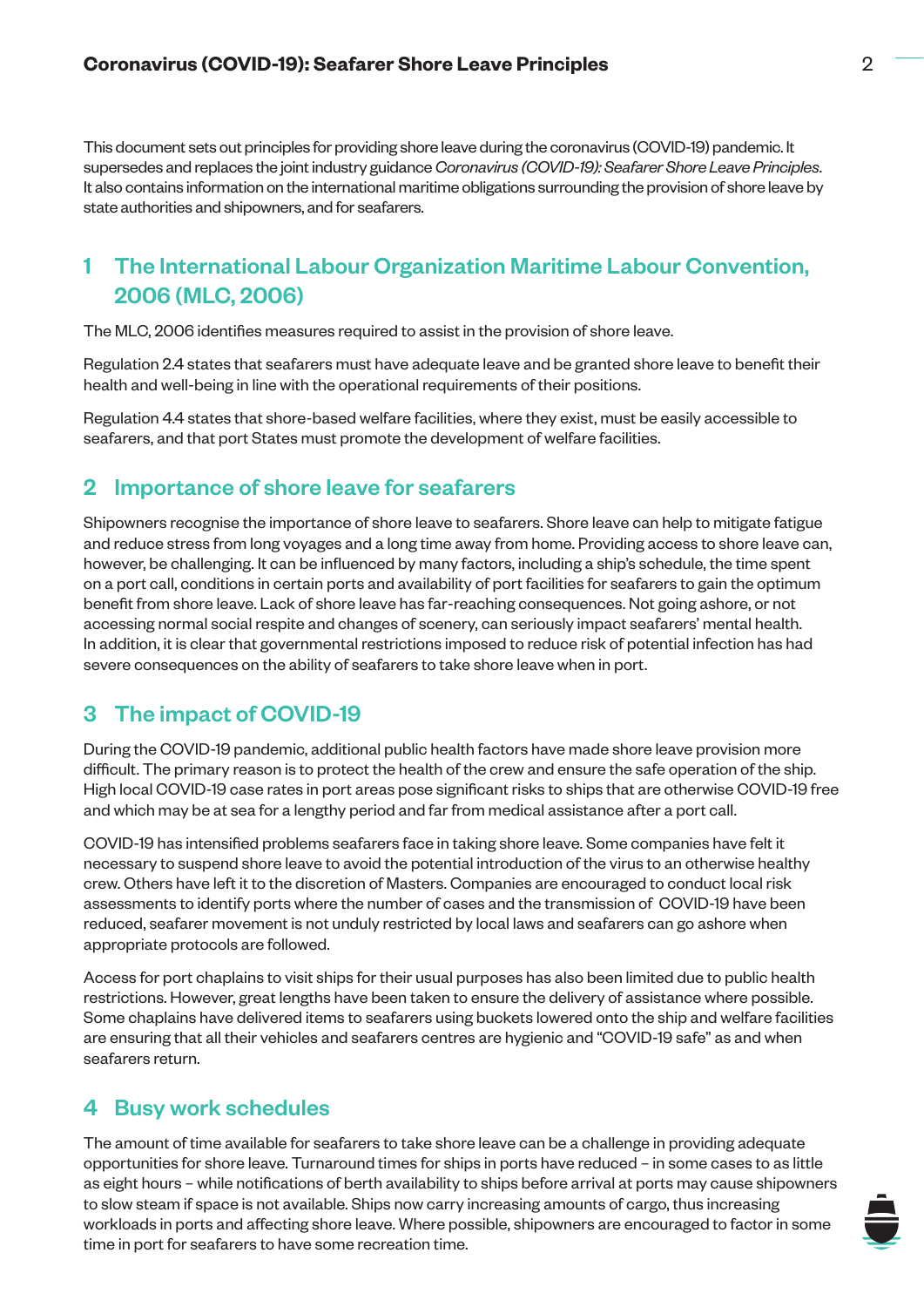# 5 Transportation and accessibility

Shoreside transportation and accessibility for seafarers is a problem in ports located in isolated regions. High prices may be charged by public and private transport providers to travel to the nearest towns. Some providers of welfare services to seafarers seek to offer transportation in ports where they have a presence.

Increased efficiency of loading and discharging operations prevents seafarers from moving too far from their ships if port tasks are completed faster than anticipated and the ship's sailing time is brought forward. Where seafarer centres are within the immediate port area, shipping companies should encourage their seafarers to utilise these facilities when taking shore leave.

# 6 Border entry challenges

Article 6, paragraph 6 of the ILO Convention 185 states that for the purpose of shore leave seafarers are not required to hold a visa. Any [ILO] Member that cannot fully implement this requirement must ensure that its laws and regulations or practice provide arrangements that are substantially equivalent.

Seafarers may not be permitted into a country due to strict visa requirements and nationality complications often preventing them going outside International Ship and Port Facility Security (ISPS) zones.

COVID-19 border/entry measures have also resulted in shore leave sometimes being prohibited by authorities or, if permitted, seafarers facing enormous administrative requirements and obstacles. Where ships experience these problems, they are encouraged to report the incident to their flag State authorities or their national shipowner association so that concerns can be raised at an international level.

# 7 Encouraging shore leave

## Shipowners are encouraged to:

- Conduct risk assessments on the safety of shore leave during the pandemic, taking into account the risks and benefits to their seafarers, ships and operations;
- Develop protocols or measures to mitigate and manage risks on granting shore leave;
- Identify ports or circumstances where shore leave may be granted to seafarers, subject to adherence with the protocols or measures and, where possible, increase the number of locations where seafarers can take shore leave as the pandemic declines;
- Recognise that a lack of shore leave is detrimental to seafarer physical and mental wellbeing and may have health and safety consequences; and
- Try to ensure that time is available to grant shore leave for seafarers when in port.

## Port State and port/terminal authorities are encouraged to:

- Provide transport to nearby facilities that seafarers can visit and facilitate the transport of seafarers to areas or locations where they may wish to spend their shore leave;
- Take all reasonable steps to ensure seafarers can take shore leave in their ports;
- Facilitate the disembarkation of seafarers from ships for shore leave by minimising and removing administrative requirements and obstacles; and
- Facilitate access to welfare facilities and promote further development of their services and capabilities.

#### Seafarers and their representatives are encouraged to:

• Understand that it may not be safe to grant shore leave in some ports or circumstances during the pandemic.